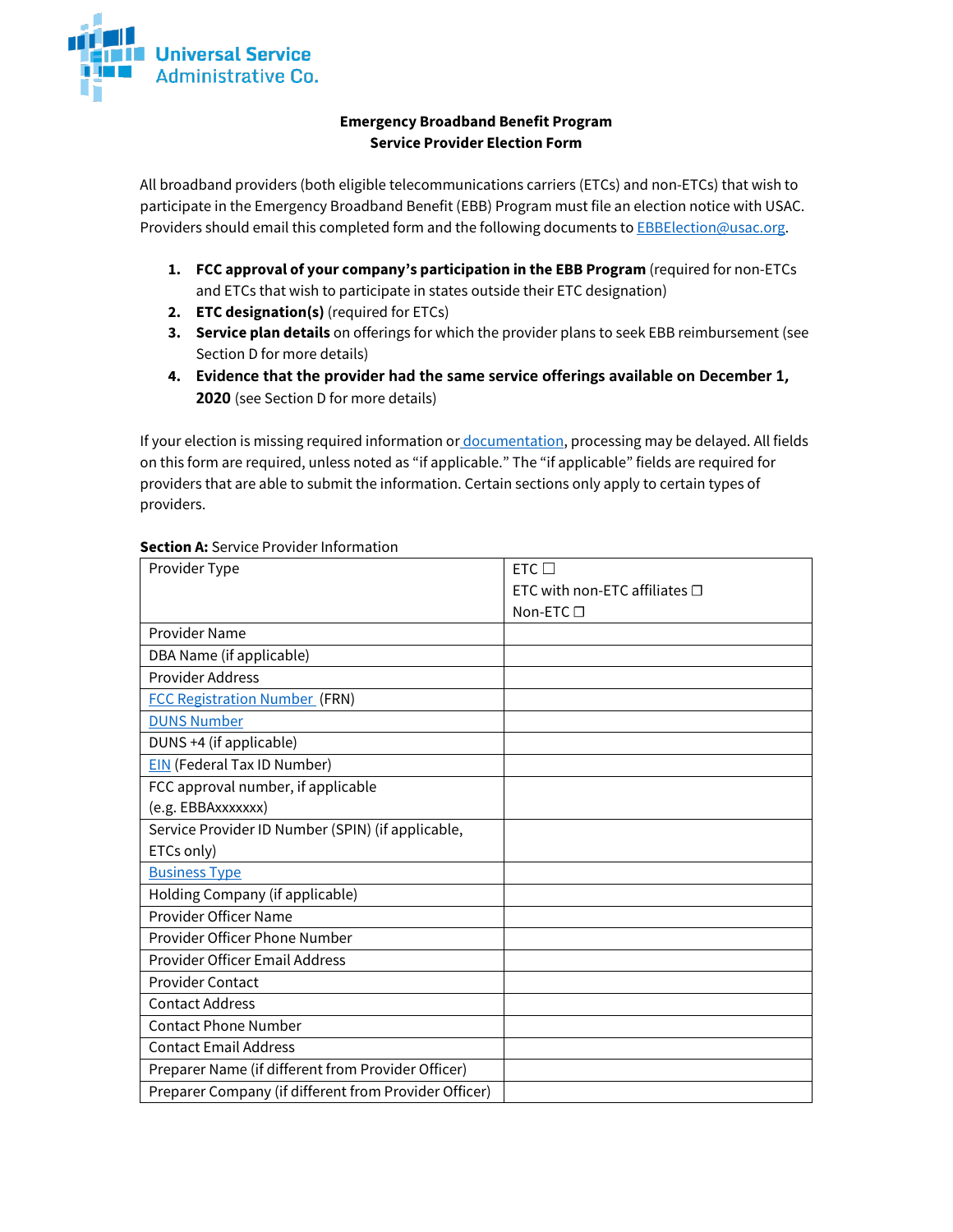

| Preparer Phone Number (if different from Provider  |  |
|----------------------------------------------------|--|
| Officer)                                           |  |
| Preparer Email Address (if different from Provider |  |
| Officer)                                           |  |
| Consumer Website URL                               |  |
| <b>Consumer Support Phone Number</b>               |  |

# **Section B:** Approval to participate in the Emergency Broadband Benefit Program

| If non-facilities based, list the underlying provider(s) |                            |
|----------------------------------------------------------|----------------------------|
| that provides your network facilities                    |                            |
| Does your company plan to offer connected devices?       | Yes □ No □                 |
| If yes, attach documentation detailing the               |                            |
| equipment, rates and applicable costs of each            |                            |
| laptop, desktop or tablet.                               |                            |
| Does your company plan to connect to NLAD and/or         | Yes $\square$ No $\square$ |
| the National Verifier using an application               |                            |
| programming interface (API)? (Refer to Section F for     |                            |
| more information.)                                       |                            |

## **Section C:** For Non-ETCs ONLY

| Does your company operate on Tribal lands?  | Yes $\square$ No $\square$ |
|---------------------------------------------|----------------------------|
| Does your company offer pre-paid service?   | Yes $\sqcap$ No $\sqcap$   |
| Is your company's service facilities based? | ∏No ⊡<br>Yes               |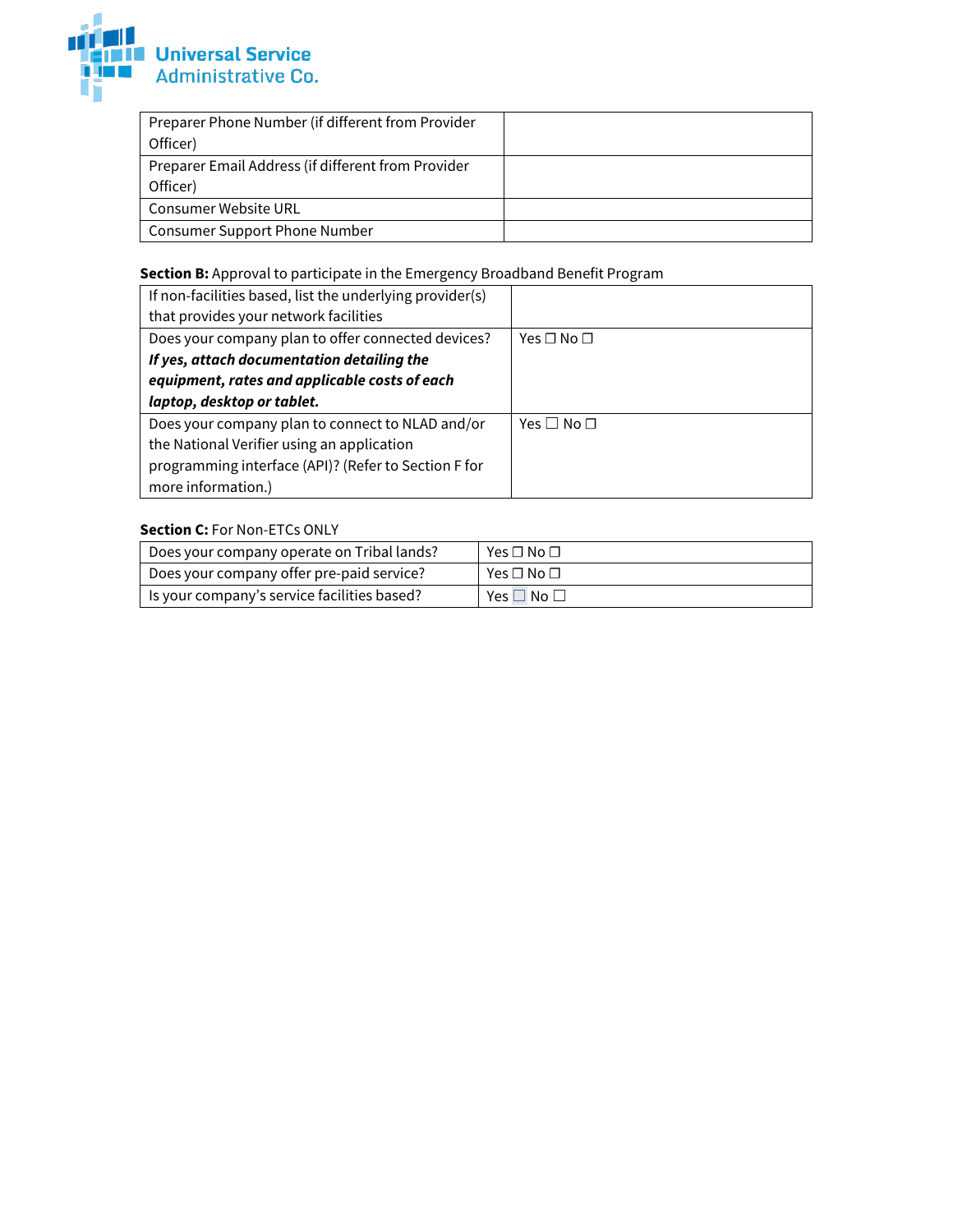

### **Section D:** Service offerings

Please select each state/territory where your company will offer EBB Program service and identify the service(s) available in the state/territory*.* Please review al[l documentation requirements](https://www.usac.org/about/emergency-broadband-benefit-program/system-resources/get-started/) before finalizing your election notice. Processing delays will occur if all requirements are not met.

# *Attach documentation detailing each service offering for which your company plans to seek reimbursement through the EBB Program that includes ALL of the following details:*

- *Speed and data caps,*
- *Standard rate for this offering, including indication that it is a monthly, recurring cost,*
- *Equipment costs,*
- *Jurisdiction where it is offered, and*
- *Documented proof establishing this offering was available on December 1, 2020.*

Examples of service offering documentation include customer bills, price lists, website screenshots, and advertisements. Evidence must clearly indicate current availability and availability on December 1, 2020. (The December 1, 2020 evidence can be dated as early as September 1, 2020. Documentation dated earlier will not be accepted.)

### *These service plan details must be shown for every state selected below.*

| $\Box$ Alabama (AL)          | Fixed $\Box$ Mobile $\Box$ |        | $\Box$ Nevada (NV)           |       | Fixed $\Box$ Mobile $\Box$ |        |
|------------------------------|----------------------------|--------|------------------------------|-------|----------------------------|--------|
| $\Box$ Alaska (AK)           | Fixed $\Box$ Mobile $\Box$ |        | $\Box$ New Hampshire         |       | Fixed $\Box$ Mobile $\Box$ |        |
| $\Box$ Arizona (AZ)          | Fixed $\Box$ Mobile        | $\Box$ | $\Box$ New Jersey (NJ)       |       | Fixed $\Box$ Mobile $\Box$ |        |
| $\Box$ Arkansas (AR)         | Fixed $\Box$ Mobile $\Box$ |        | $\square$ New Mexico (NM)    |       | Fixed $\Box$ Mobile $\Box$ |        |
| □California (CA)             | Fixed $\Box$ Mobile        | $\Box$ | □New York (NY)               |       | Fixed □ Mobile □           |        |
| □Colorado (CO)               | Fixed $\Box$ Mobile        | $\Box$ | □North Carolina (NC)         |       | Fixed $\Box$ Mobile $\Box$ |        |
| □Connecticut (CT)            | Fixed $\Box$ Mobile $\Box$ |        | □North Dakota (ND)           |       | Fixed □ Mobile □           |        |
| $\Box$ Delaware (DE)         | Fixed $\Box$ Mobile        | $\Box$ | □Ohio (OH)                   |       | Fixed $\Box$ Mobile $\Box$ |        |
| $\Box$ District of Columbia  | Fixed $\Box$ Mobile        | $\Box$ | □Oklahoma (OK)               |       | Fixed $\Box$ Mobile $\Box$ |        |
| $\Box$ Florida (FL)          | Fixed $\Box$ Mobile        | $\Box$ | □Oregon (OR)                 |       | Fixed □ Mobile □           |        |
| $\Box$ Georgia (GA)          | Fixed $\Box$ Mobile        | $\Box$ | $\Box$ Pennsylvania (PA)     |       | Fixed □ Mobile □           |        |
| □Hawaii (HI)                 | Fixed $\Box$ Mobile        | $\Box$ | $\Box$ Rhode Island (RI)     |       | Fixed $\Box$ Mobile $\Box$ |        |
| $\Box$ Idaho (ID)            | Fixed $\Box$ Mobile $\Box$ |        | □South Carolina (SC)         |       | Fixed $\Box$ Mobile $\Box$ |        |
| $\Box$ Illinois (IL)         | Fixed $\Box$ Mobile        | $\Box$ | □South Dakota (SD)           |       | Fixed □ Mobile □           |        |
| $\Box$ Indiana (IN)          | Fixed $\Box$ Mobile        | $\Box$ | □Tennessee (TN)              |       | Fixed $\Box$ Mobile $\Box$ |        |
| $\square$ lowa (IA)          | Fixed □ Mobile             | $\Box$ | $\Box$ Texas (TX)            |       | Fixed □ Mobile □           |        |
| $\Box$ Kansas (KS)           | Fixed $\Box$ Mobile        | $\Box$ | $\Box$ Utah (UT)             |       | Fixed $\Box$ Mobile $\Box$ |        |
| □Kentucky (KY)               | Fixed $\Box$ Mobile        | $\Box$ | $\Box$ Vermont (VT)          |       | Fixed $\Box$ Mobile $\Box$ |        |
| $\Box$ Louisiana (LA)        | Fixed $\Box$ Mobile        | $\Box$ | $\Box$ Virginia (VA)         |       | Fixed $\Box$ Mobile $\Box$ |        |
| $\Box$ Maine (ME)            | Fixed $\Box$ Mobile        | $\Box$ | □Washington (WA)             |       | Fixed □ Mobile □           |        |
| $\Box$ Maryland (MD)         | Fixed $\Box$ Mobile        | $\Box$ | $\square$ West Virginia (WV) |       | Fixed $\Box$ Mobile $\Box$ |        |
| $\square$ Massachusetts (MA) | Fixed $\Box$ Mobile        | $\Box$ | $\square$ Wisconsin (WI)     |       | Fixed $\Box$ Mobile $\Box$ |        |
| $\Box$ Michigan (MI)         | Fixed $\Box$ Mobile        | $\Box$ | $\square$ Wyoming (WY)       |       | Fixed $\Box$ Mobile $\Box$ |        |
| □Minnesota (MN)              | Fixed $\Box$ Mobile        | $\Box$ | □American Samoa              |       | Fixed $\Box$ Mobile $\Box$ |        |
| $\Box$ Mississippi (MS)      | Fixed $\Box$ Mobile        | $\Box$ | $\Box$ Guam (GU)             | Fixed | $\Box$ Mobile $\Box$       |        |
| □Missouri (MO)               | Fixed $\Box$ Mobile        | $\Box$ | $\Box$ N. Mariana Islands    | Fixed | $\Box$ Mobile $\Box$       |        |
| □Montana (MT)                | Fixed $\Box$ Mobile        | $\Box$ | □Puerto Rico (PR)            | Fixed | $\Box$ Mobile $\Box$       |        |
| $\Box$ Nebraska (NE)         | Fixed $\Box$ Mobile        | $\Box$ | $\Box$ Virgin Islands (VI)   |       | Fixed $\Box$ Mobile        | $\Box$ |
|                              |                            |        |                              |       |                            |        |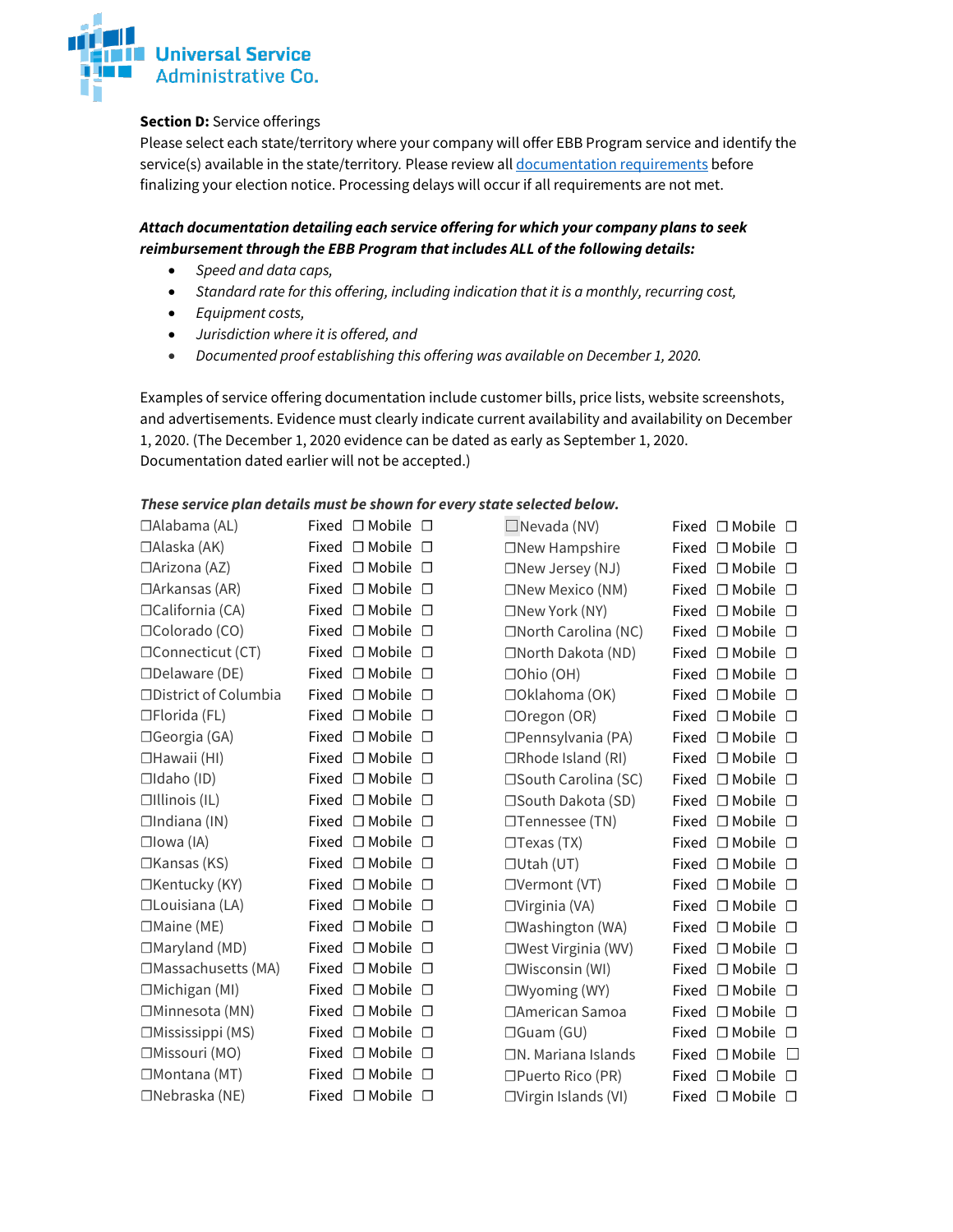

**Section E:** For ETCs with non-ETC affiliates ONLY

Please list your non-ETC affiliates (e.g., provider name, state, and service type (fixed/mobile)):

#### **Section F:** API Access to USAC Systems

If your company intends to utilize an Application Programming Interface (API) to access either the National Verifier or the National Lifeline Accountability Database (NLAD) as such functionalities are made available for the Emergency Broadband Benefit (EBB) Program, and you have not previously signed an Interconnection Security Agreement (ISA) with USAC, please complete and sign the ISA and include it with your election notice for the EBB Program. Returning the signed ISA will ensure that your company can, at a minimum, access the staging environment to test the National Verifier and NLAD APIs as they exist for Lifeline (as needed) while USAC completes necessary system development to put EBB Program workflows in place.

ETCs that already use APIs to access the National Verifier or NLAD do not need to sign another ISA at this time. However, USAC may require ANY participating provider to execute a new or modified ISA or an addendum to an existing ISA to utilize APIs to access EBB Program workflows in either pre-production (staging) or production environments once those functionalities are available. You will be notified if additional action is necessary.

### **Section G:** Certifications and Signature

I certify, under penalty of perjury, that:

- I. I am an officer authorized to submit this election form on behalf of the participating provider;
- II. The participating provider understands and will comply with all statutory and regulatory obligations described within the FCC rules and orders, including the public interest conditions of offering Emergency Broadband Benefit Program services throughout its designated service area and all terms and conditions and other requirements applicable to using the National Verifier, National Lifeline Accountability Database (NLAD), Representative Accountability Database (RAD), and other USAC systems.
- III. The submitted service offerings listed in Section D include the same terms and conditions as those services offered on December 1, 2020, or if the offerings have increased in quality since December 1, 2020, that the standard rate remains the same as it was on December 1, 2020.
- IV. Based on information known to me or provided to me by employees responsible for the data being submitted, the data set forth in this election form has been examined and is true, accurate and complete. I acknowledge that any false statement on this election form or on other documents submitted by the participating provider can be punished by fine or forfeiture under the Communications Act (47 U.S.C. § 502, 503 (b)), or fine or imprisonment under Title 18 of the United States Code (18 U.S.C. § 1001), or lead to liability under the False Claims Act (31 U.S.C. §§ 3729 – 3733).
- V. In addition to the foregoing, the participating provider is in compliance with the rules and orders governing the Emergency Broadband Benefit Program, and I acknowledge that the participating provider is subject to the Federal Communications Commission's enforcement, fine, or forfeiture authority under the Communications Act. Failure to be in compliance and remain in compliance with the Emergency Broadband Benefit Program rules and orders may result in the denial of funding, cancellation of funding commitments, and the recoupment of past disbursements. I acknowledge that failure to comply with the rules and orders governing the Emergency Broadband Benefit Program could result in civil or criminal prosecution by law enforcement authorities.
- VI. I understand that providing materially false information in this submission will disqualify a provider